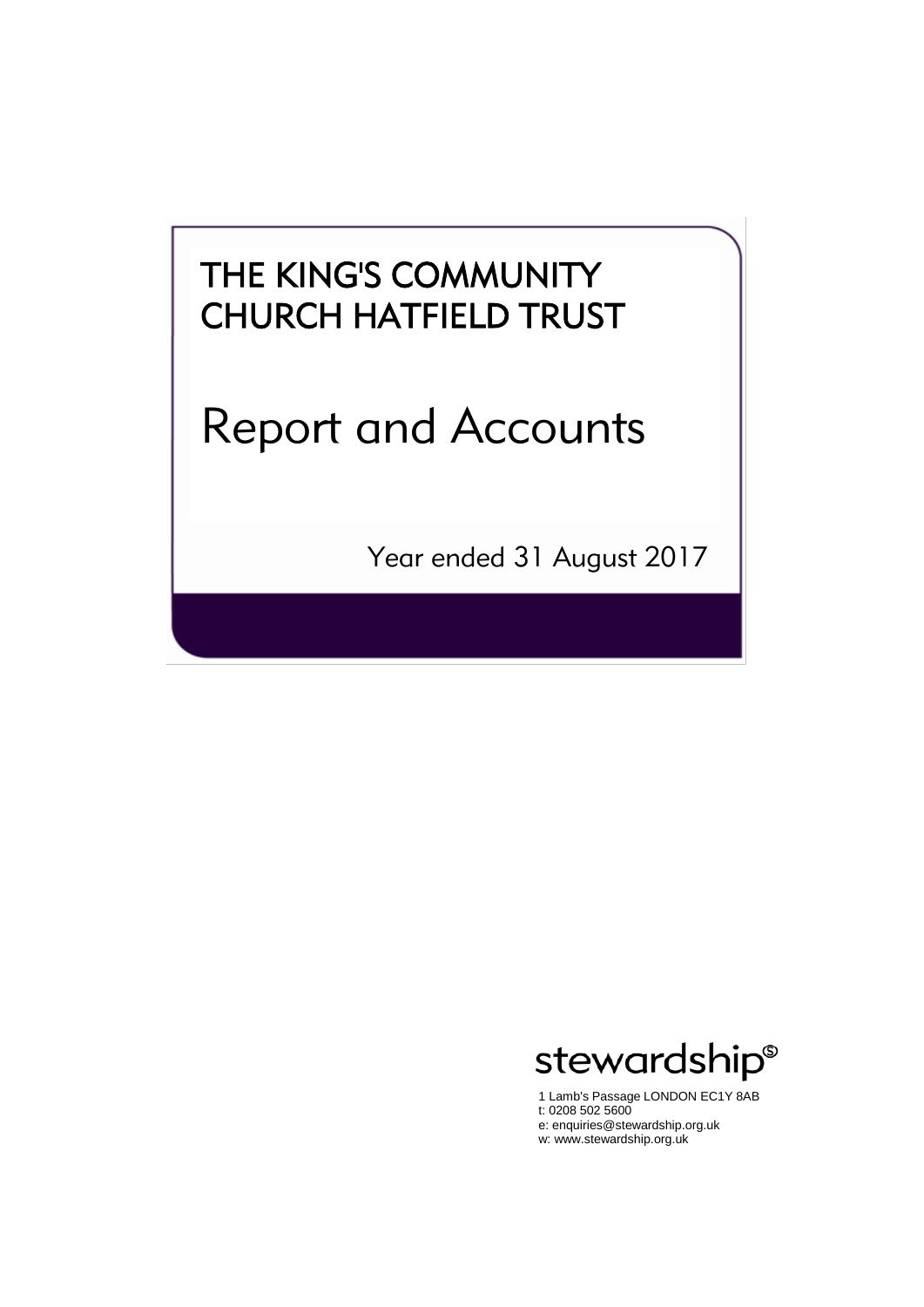# THE KING'S COMMUNITY CHURCH HATFIELD TRUST FOR THE YEAR ENDED 31 AUGUST 2017 COMPANY INFORMATION

| Directors/Trustees                 | <b>R</b> Everett<br>A Mathes<br>J Telford<br>R Hickman (until 20 August 2017)<br>C Shaw (from 20 August 2017) |
|------------------------------------|---------------------------------------------------------------------------------------------------------------|
| <b>Company Secretary</b>           | David Martin                                                                                                  |
| Key staff                          | David Rigby - until Oct 2016<br>Dom Long                                                                      |
| <b>Governing Document</b>          | Memorandum and Articles of Association<br>dated 24 August 2011                                                |
| <b>Company Registration Number</b> | 7751479                                                                                                       |
| <b>Charity Registration Number</b> | 1144204                                                                                                       |
| <b>Registered Office</b>           | Kennelwood House<br>Kennelwood Lane<br>Hatfield<br>Hertfordshire<br>AL10 OLG                                  |
| <b>Independent Examiner</b>        | <b>Stephen Mathews FCA</b><br>Stewardship<br>1 Lamb's Passage<br>London<br>EC1Y 8AB                           |
| <b>Bankers</b>                     | <b>CAF Bank Ltd</b>                                                                                           |

# **CONTENTS**

|                                                              | Page     |
|--------------------------------------------------------------|----------|
| Company Information                                          |          |
| Directors' Report                                            | $2 - 5$  |
| Independent Examiner's Report                                | 6        |
| <b>Statement of Financial Activities</b>                     |          |
| <b>Balance Sheet</b>                                         | 8        |
| Notes to the Accounts                                        | $9 - 12$ |
| Detailed Statement of Financial Activities with Comparatives |          |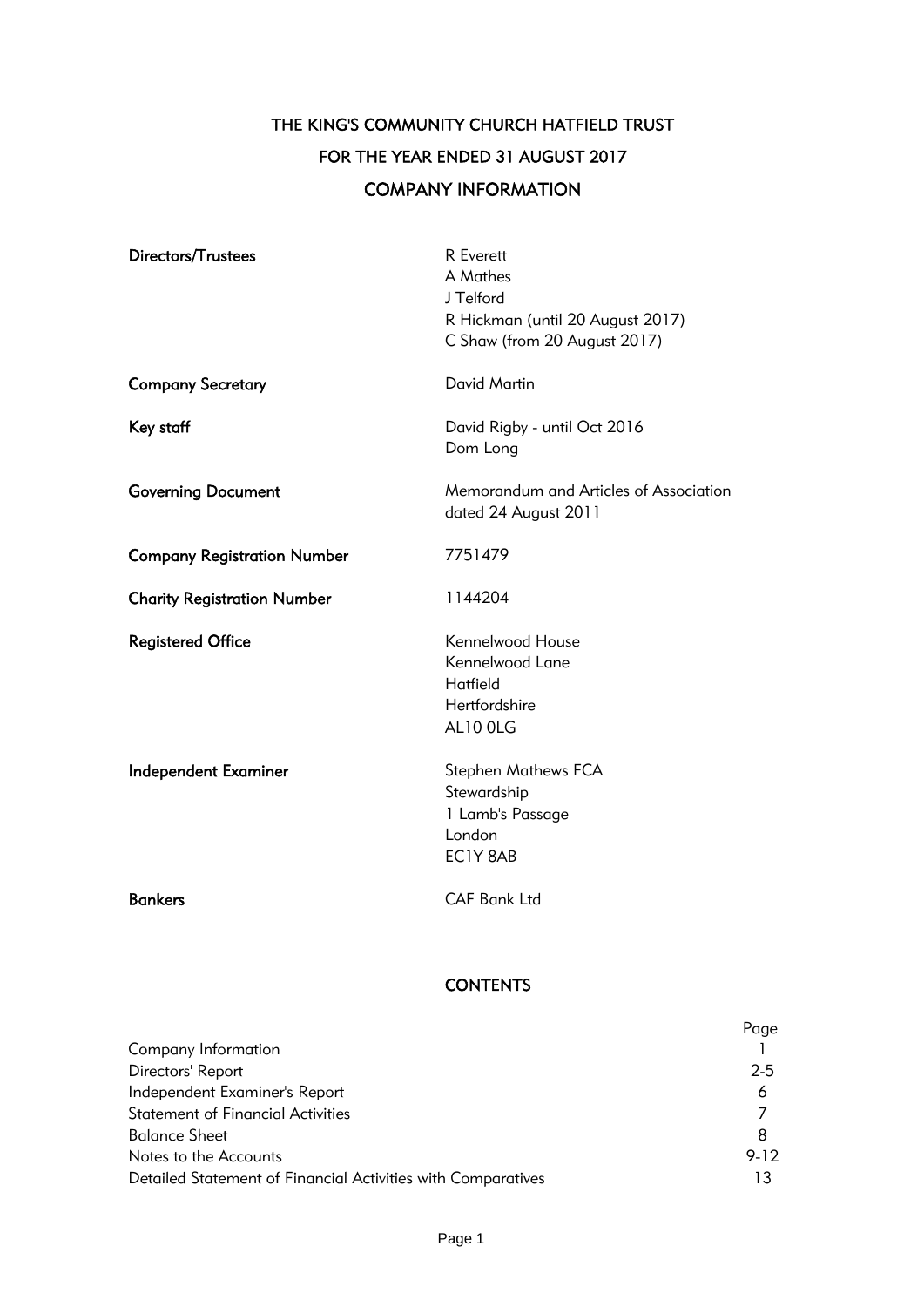# THE KING'S COMMUNITY CHURCH HATFIELD TRUST

# REPORT OF THE DIRECTORS FOR THE YEAR ENDED 31 AUGUST 2017

The Directors have pleasure in submitting the Report and Accounts for the period from 1st September 2016 to 31st August 2017.

# Objects of the charity

The Charity's objects ("Objects"), as set out in the Memorandum and Articles of Association, are for the public benefit:-

(a) to advance the Christian faith in accordance with the Statement of Beliefs appearing in the Schedule hereto in Hatfield, St Albans, Welwyn Garden City, and in such other parts of the United Kingdom or the world as the Trustees may from time to time think fit, and to fulfil such other purposes which are exclusively charitable according to the law of England and Wales and are connected with the charitable work of the Charity;

(b) To advance education by such means as the Trustees may consider appropriate including (though not by way of limitation) by means of establishing operating or supporting any educational establishment or establishments in the St Albans area, and in such other parts of the United Kingdom or the world as the Trustees may from time to time think fit.

# Structure, Governance and Management Governing document

The King's Community Church Hatfield Trust is a company limited by guarantee, incorporated on 24th August, 2011 and registered as a charity at the same time. The church previously operated as an unincorporated charity. The company was established by a Memorandum of Association which established the objects and powers of the charitable company and is governed under its Articles of Association. In the event of the company being wound up members (who are the Elders), are required to contribute an amount not exceeding £10.

# Appointment of responsible individuals and elders

The Church is governed by its responsible individuals, who are appointed according to the Articles of Association. The individuals are closely involved in the church's operations and held several meetings during the year ended 31st August 2017.

Elders are recognised by the congregation for the spiritual direction of the Church and undertake its day to day management.

# **Trustees**

The responsible individuals who are directors for the purpose of company law and trustees for the purpose of charity law, who served during the period and up to the date of this report are set out on page 1.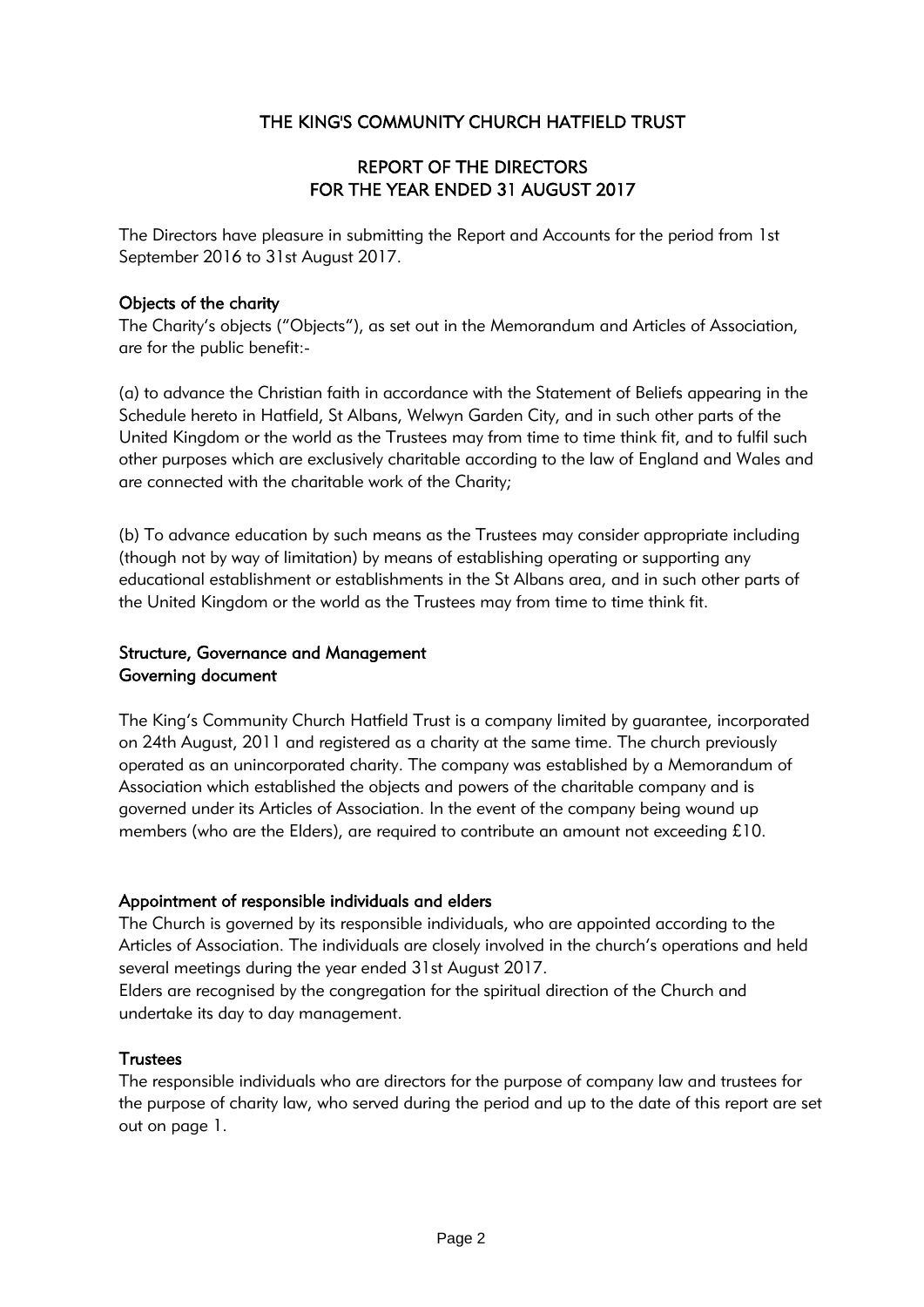# Trustees' induction and training

Responsible Individuals and Elders are closely involved in the church's operations prior to appointment and are appointed according to their ability to lead the church and the skills they bring to the post. Existing Responsible Individuals, Elders and new appointees have a good knowledge of the operation of the Church prior to appointment.

Existing Responsible Individuals and Elders have been involved in the establishment of the charitable company and are aware of the legal requirements from participation in this process. New appointees are supported in their posts by existing appointees. New appointees are also provided with copies of the Memorandum and Articles of Association, latest financial statements and guidance from the Charity Commission.

# Review of Activities

The Trustees confirm that they have referred to the guidance in the Charity Commission's general guidance on public benefit when reviewing the Church's aim and objectives and in planning future activities.

The Church operates in conjunction with Newfrontiers.

# Worship and Prayer

All are welcome to attend our regular Sunday meetings, when activities and groups are provided for children and youth, with a crèche for babies.

# Activities during the Year

o The church continued to provide Christian witness and support to people in Hatfield, St Albans and Welwyn Garden City.

o The Directors and employees remain the same, with the exception that Christopher Shaw replaced Robert Hickman as a Director and David Rigby resigned as an employee, but remains an Elder.

o Pastoral care and training for members is maintained through mid-week Community Groups, and the Pastoral Team continues to give care and prayer support to members as necessary.

o Dom Long, now Lead Elder, continues to sit on several local community committees and the Church supported the events they organised during the year.

o The church is in association with the worldwide Newfrontiers group of 1500 churches. We are part of Catalyst Sphere, a sub-group within Newfrontiers comprising about 80 churches.

o Our parent and toddler group, Little Ones, continued to meet successfully each week at the Harrier Assembly Hall, giving parents and carers in the wider community a social outlet and mutual support. Our craft social group, Knit and Natter, also continued to meet attracting others from the local community.

o As part of the church's mission, 'Live Lounge' evenings have been run periodically in a local venue, where the general public are invited to perform. These have proved popular and are continuing.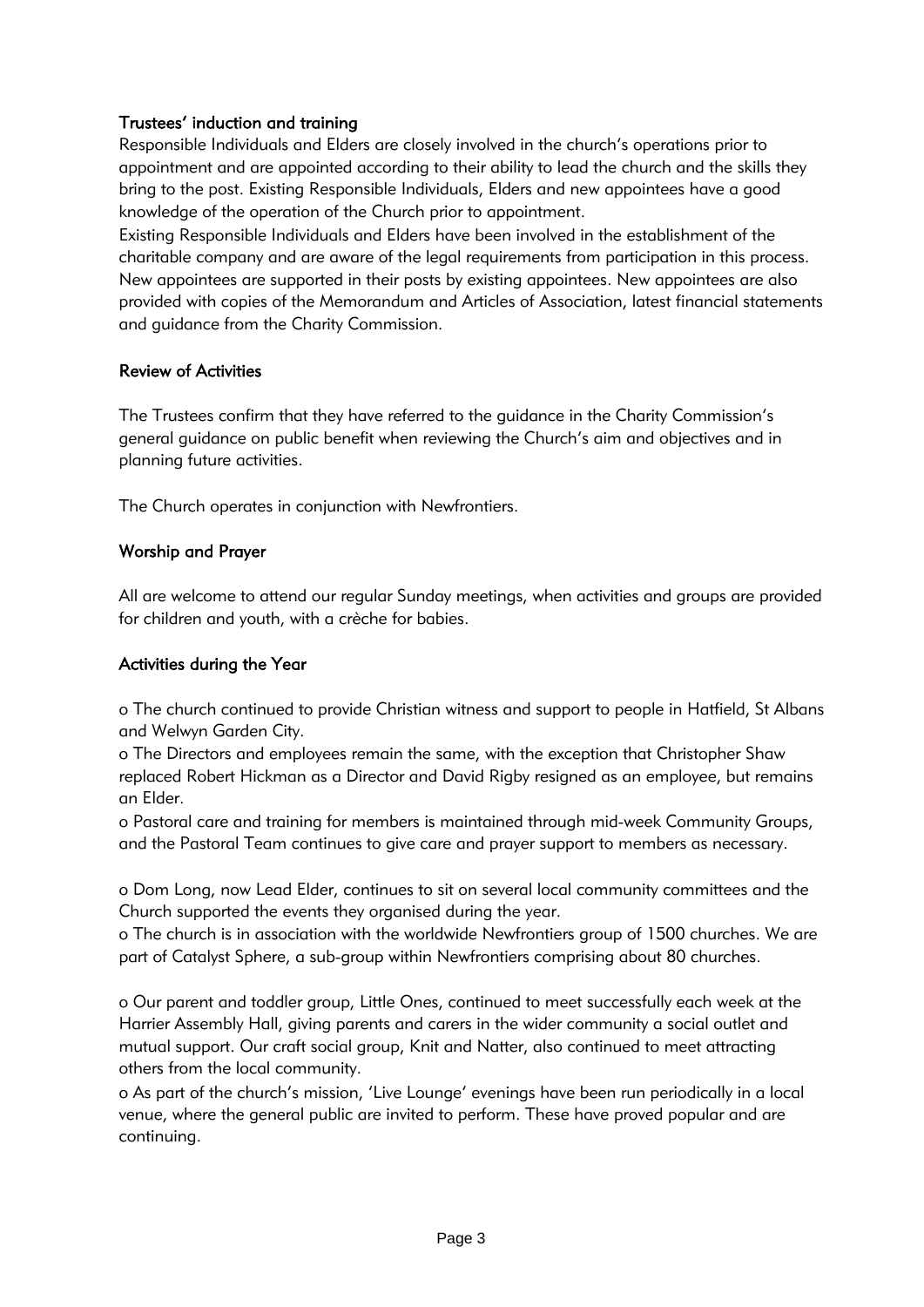o The church again contributed to the switching on event of the Town's Christmas lights, and members are also now involved in setting up a night shelter and foodbank in the Town, organised by local churches, which are due to go live shortly.

o An Alpha Course continues to be run with another local church, for those who are interested in the Christian faith.

o The church held a series of women's and men's meetings during the year, and continued to organise events for the Half Century Club, which provides a social outlet and mutual support for the over 50's from the church and wider community.

o Regular teaching for young people takes place at the church and a group of young people attended the Newfrontiers Newday Conference.

o The church supports overseas ministry with Elder David Rigby, continuing to cover Newfrontiers churches in the Greater Moscow region of Russia. He visits Russia several times a year, occasionally accompanied by a team from the church. John and Valerie Telford continue to work with the Puerto Banus Christian Centre ('The Wave') in Spain, and led a ministry team there in October. Other church members have served/are serving in China, the Ukraine, and South Africa.

o The church has celebrated 20 years this year, with a number of activities including a family birthday party; a quiz night to raise money for a local homeless charity; a walk from St. Albans (where the church started) to Hatfield (where it now meets); and the creation of a recipe book.

In planning the activities the Directors have had regard to the guidance on public benefit issued by the Charity Commission.

# Financial Review

The Church's income for the year was £135,543 and expenditure £123,481. The church's budgetary control system continues to operate and budget holders have responsibility for managing their departmental budget.

# Investment policy and returns

The trustees have wide investment power. The church's investment policy is to invest the monies not immediately required for the primary purpose of the trust in, or upon, such investments as may be thought fit. This will be reviewed now the new Trust is in operation.

# Reserves Policy

The church holds unrestricted and restricted funds. Transfers are made from unrestricted to restricted funds in order to prevent restricted funds from going into deficit. Our overall policy for unrestricted funds is only to increase reserves above a minimum threshold necessary to operate the organisation (not more than 3 months expenditure) or where specific projects are being planned for subsequent years.

The free reserves at the year end were in the region of £25,000 which represents approximately 2.5 months of planned expenditure.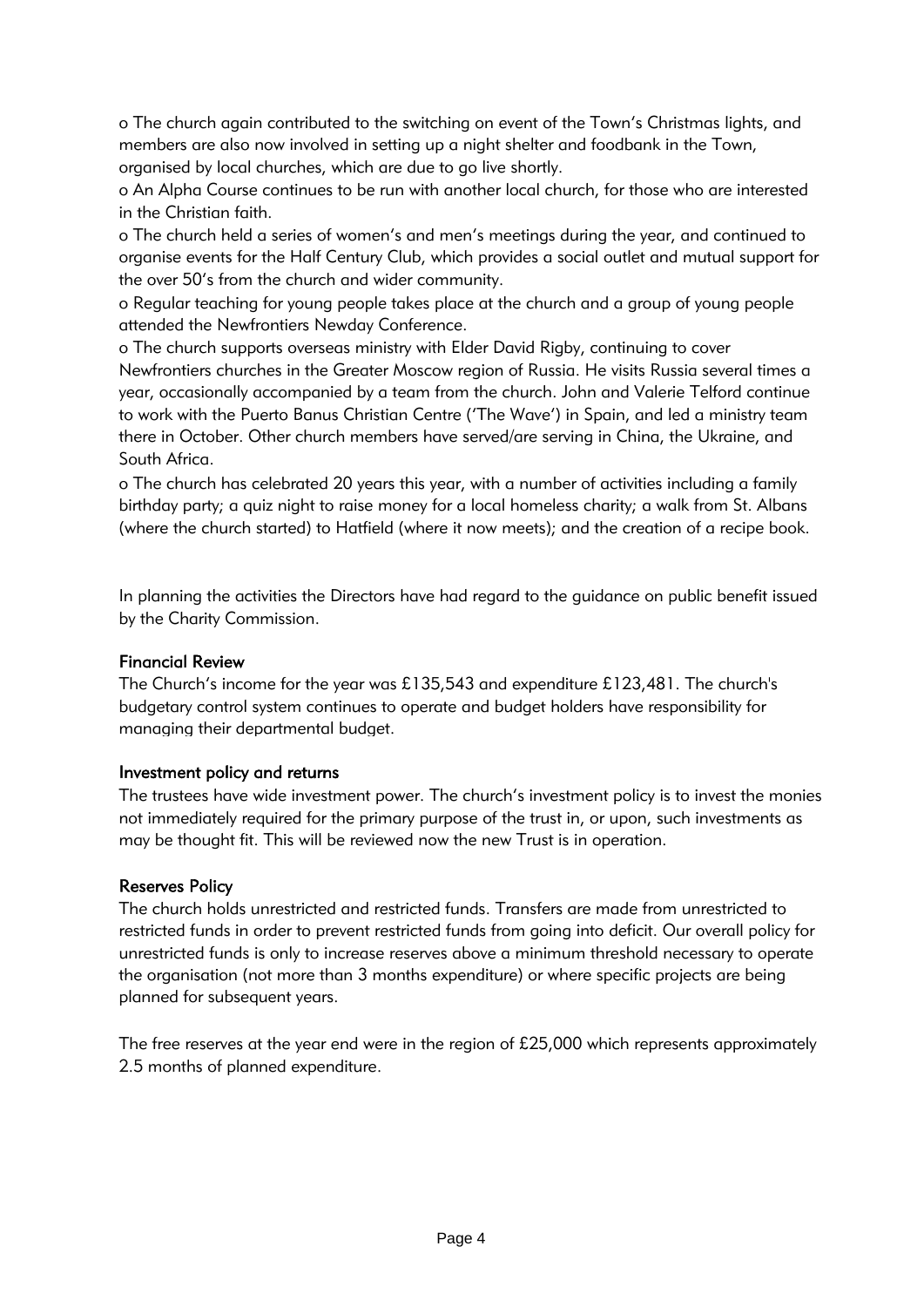# Risk Statement

The trustees have assessed the major risks to which the church is exposed, in particular those relating to the operations and finances of the church. The trustees are satisfied that systems are in place to mitigate their exposure to major risk. A new budgetary control system has been designed to commence from 01.09.17, monitored by the Elders and Trustees. The Church was able to meet its budget for 2016-2017.

# Directors' Responsibilities

Charity law requires us as Directors to prepare financial statements for each accounting year which give a true and fair view of the state of the charity and of its income and expenditure for the year.

- 1. Select suitable accounting policies and apply them consistently
- 2. Make judgements and estimates that are reasonable and prudent
- 3. State whether the applicable accounting standards have been followed, subject to any material departures disclosed and explained in the accounts.

4. Prepare the financial statements on a going concern basis unless it is inappropriate to presume that the charity will continue in business.

We are responsible for keeping adequate accounting records which disclose with reasonable accuracy at any time the financial position of the company and enable us to ensure that the financial statements comply with the Companies Act 2006.

We also have a responsibility to safeguard the assets of the charity and to take reasonable steps

# Approval

This report was approved by the Directors on 25 March 2018 and signed on their behalf by:

J Telford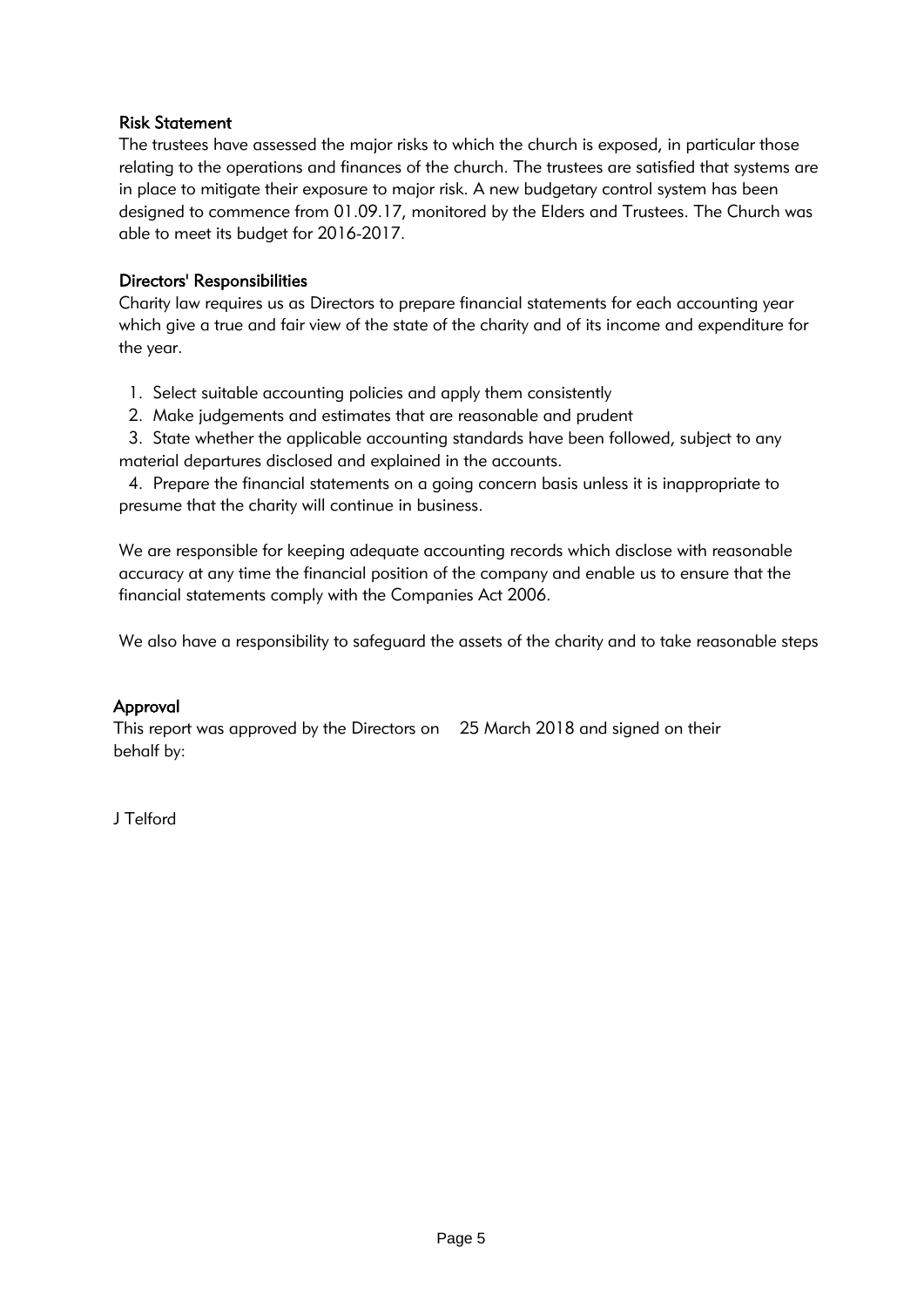### INDEPENDENT EXAMINER'S REPORT

### TO THE TRUSTEES OF

# THE KING'S COMMUNITY CHURCH HATFIELD TRUST ('the Company')

I report to the charity trustees on my examination of the accounts of the Company for the year ended 31 August 2017 on pages 7 to 13 following, which have been prepared on the basis of the accounting policies set out on page 9.

### Responsibilities and basis of report

As the charity's trustees of the Company (and also its directors for the purposes of company law) you are responsible for the preparation of the accounts in accordance with the requirements of the Companies Act 2006 ('the 2006 Act').

Having satisfied myself that the accounts of the Company are not required to be audited under Part 16 of the 2006 Act and are eligible for independent examination, I report in respect of my examination of your charity's accounts as carried out under section 145 of the Charities Act 2011 ('the 2011 Act'). In carrying out my examination I have followed the Directions given by the Charity Commission under section 145(5) (b) of the 2011 Act.

### Independent examiner's statement

I have completed my examination. I confirm that no matters have come to my attention in connection with the examination giving me cause to believe:

1. accounting records were not kept in respect of the Company as required by section 386 of the 2006 Act; or

2. the accounts do not accord with those records; or

3. the accounts do not comply with the accounting requirements of section 396 of the 2006 Act other than any requirement that the accounts give a 'true and fair' view which is not a matter considered as part of an independent examination; or

4. the accounts have not been prepared in accordance with the methods and principles of the Statement of Recommended Practice for accounting and reporting by charities [applicable to charities preparing their accounts in accordance with the Financial Reporting Standard applicable in the UK and Republic of Ireland (FRS 102)].

I have no concerns and have come across no other matters in connection with the examination to which attention should be drawn in this report in order to enable a proper understanding of the accounts to be reached.

Stephen Mathews FCA **4 April 2018** 

For and on behalf of: **Stewardship** 1 Lamb's Passage London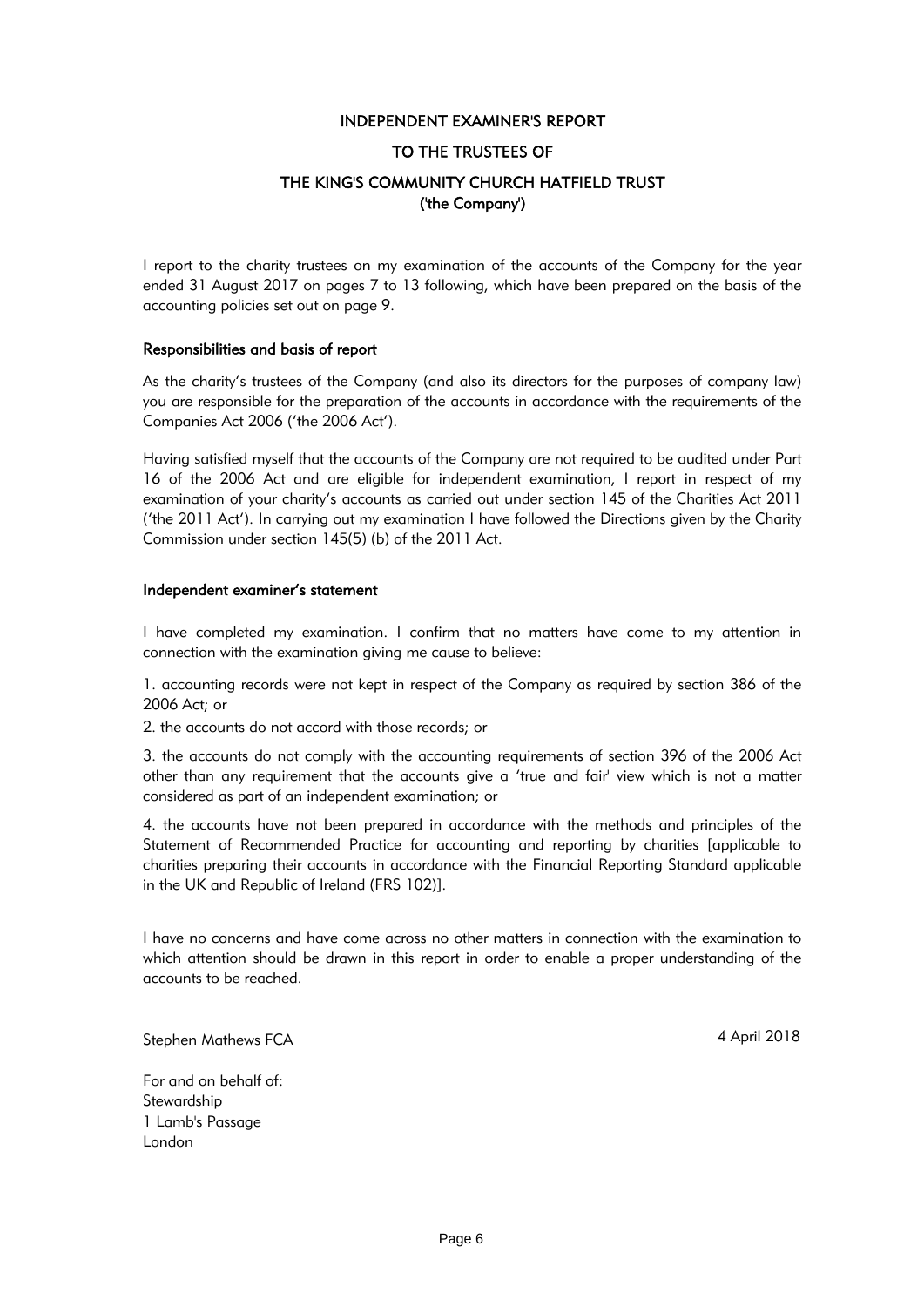# THE KING'S COMMUNITY CHURCH HATFIELD TRUST STATEMENT OF FINANCIAL ACTIVITIES FOR THE YEAR ENDED 31 AUGUST 2017

# SUMMARY INCOME AND EXPENDITURE ACCOUNT

|                                    | Note           | Unrestricted<br>Funds | Restricted<br>Funds | Total<br>Funds<br>2017 | Total<br>Funds<br>2016 |
|------------------------------------|----------------|-----------------------|---------------------|------------------------|------------------------|
|                                    |                | £                     | £                   | £                      | £                      |
| <b>INCOME AND ENDOWMENTS FROM</b>  |                |                       |                     |                        |                        |
| Donations and legacies             | $\overline{2}$ | 117,582               | 8,296               | 125,878                | 115,764                |
| Investments                        |                | 20                    |                     | 20                     | 45                     |
| Charitable activities              |                | 8,742                 |                     | 8,742                  | 3,094                  |
| Other income and endowments        |                | 903                   |                     | 903                    | 1,168                  |
| Total income and endowments        |                | 127,247               | 8,296               | 135,543                | 120,071                |
| <b>EXPENDITURE ON</b>              |                |                       |                     |                        |                        |
| Charitable activities              | $\mathfrak{Z}$ | 115,175               | 8,306               | 123,481                | 132,724                |
| Total expenditure                  |                | 115,175               | 8,306               | 123,481                | 132,724                |
| Net gains/(losses) on investments  |                |                       |                     |                        |                        |
| Net income/(expenditure)           |                | 12,072                | (10)                | 12,061                 | (12,653)               |
| Transfers between funds            |                | (727)                 | 727                 |                        |                        |
|                                    |                | 11,345                | 716                 | 12,061                 | (12,653)               |
| Net movement in funds              |                | 11,345                | 716                 | 12,061                 | (12, 653)              |
| <b>Reconciliation of funds:</b>    |                |                       |                     |                        |                        |
| Total funds brought forward        |                | 15,240                | 22,128              | 37,368                 | 50,021                 |
| <b>Total funds carried forward</b> |                | 26,585                | 22,844              | 49,429                 | 37,368                 |

Movements on reserves and all recognised gains and losses are shown above.

The notes on page 9-13 form part of these accounts.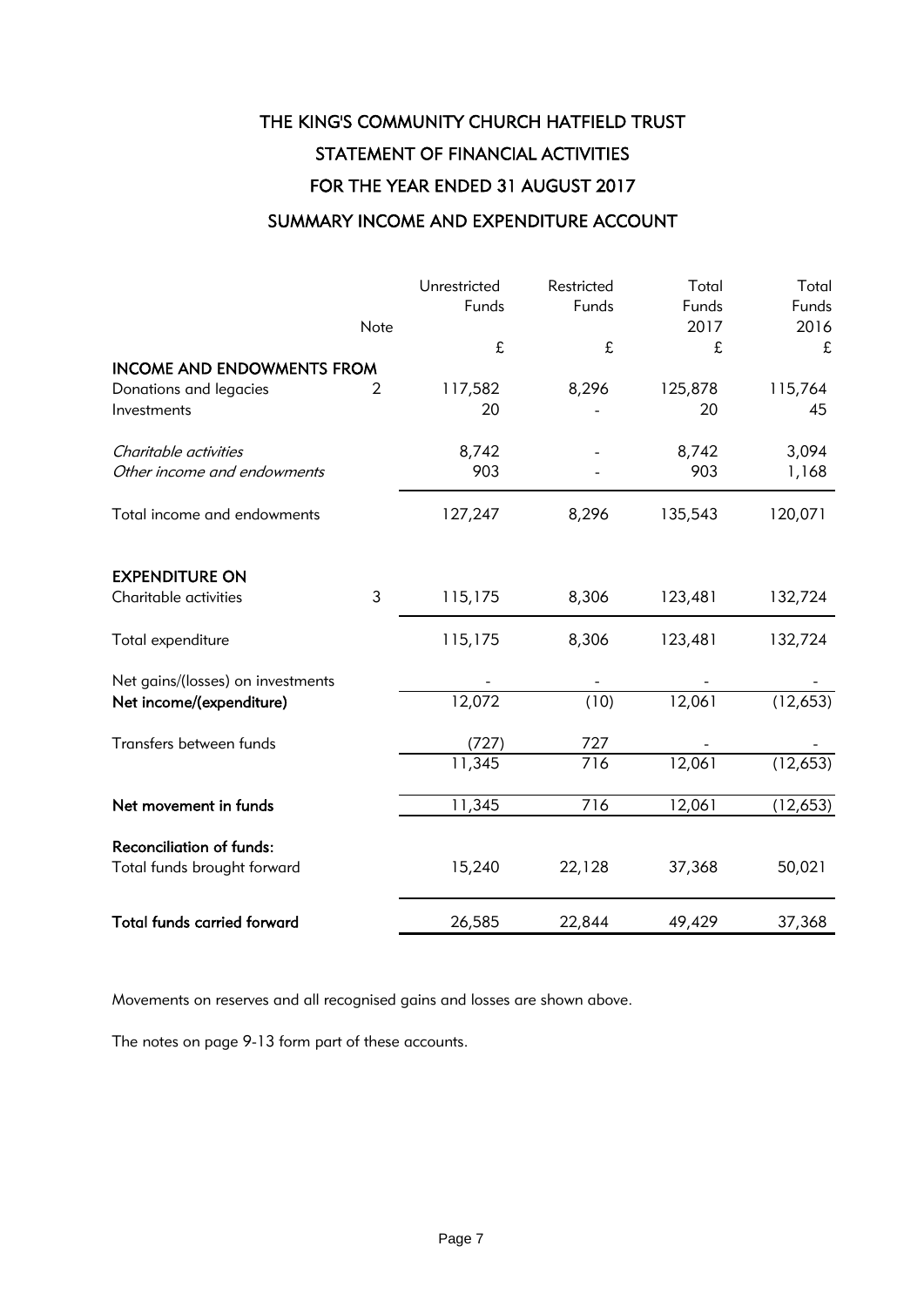### THE KING'S COMMUNITY CHURCH HATFIELD TRUST

### BALANCE SHEET

### AS AT 31 AUGUST 2017

|                                         | Note | Unrestricted | Restricted | <b>Total funds</b> | <b>Total funds</b> |
|-----------------------------------------|------|--------------|------------|--------------------|--------------------|
|                                         |      | Funds        | Funds      | 2017               | 2016               |
| <b>CURRENT ASSETS</b>                   |      | £            | £          | £                  | £                  |
| <b>Debtors</b>                          | 5    | 7,291        |            | 7,291              | 6,002              |
| Cash at bank                            | 6    | 26,323       | 22,843     | 49,166             | 40,677             |
|                                         |      | 33,614       | 22,843     | 56,457             | 46,679             |
| <b>CURRENT LIABILITIES</b>              |      |              |            |                    |                    |
| Liabilities falling due within one year | 7    | 7,028        |            | 7,028              | 9,311              |
| <b>Net Current Assets</b>               |      | 26,586       | 22,843     | 49,429             | 37,368             |
|                                         |      |              |            |                    |                    |
| <b>NET ASSETS</b>                       |      | 26,586       | 22,843     | 49,429             | 37,368             |
|                                         |      |              |            |                    |                    |
| <b>FUND BALANCES</b>                    |      |              |            |                    |                    |
| Unrestricted funds                      | 8    |              |            |                    |                    |
| General Funds                           |      | 26,585       |            | 26,585             | 15,240             |
| Designated funds                        |      |              |            |                    |                    |
| <b>Restricted Funds</b>                 | 8    |              | 22,844     | 22,844             | 22,128             |
|                                         |      | 26,585       | 22,844     | 49,429             | 37,368             |

For the year ended 31 August 2017 the company was entitled to the exemption from audit under Section 477 of the Companies Act 2006 relating to small companies.

### Responsibilities of directors/trustees:

- a. The members have not required the charitable company to obtain an audit of its accounts for the year in question in accordance with Section 476 of the Companies Act - however, in accordance with Section 145 of the Charities Act 2011 the accounts have been examined by an independent examiner whose report forms part of this document.
- b. The directors/trustees acknowledge their responsibilities for complying with the requirements of the Companies Act with respect to accounting records and the preparation of accounts.

These accounts have been prepared in accordance with the provisions applicable to companies subject to the small companies regime.

Approved by the Directors and signed on their behalf on the 25 March 2018 by:

J Telford

Company number: 7751479

Charity number: 1144204

The notes on page 9-13 form part of these accounts.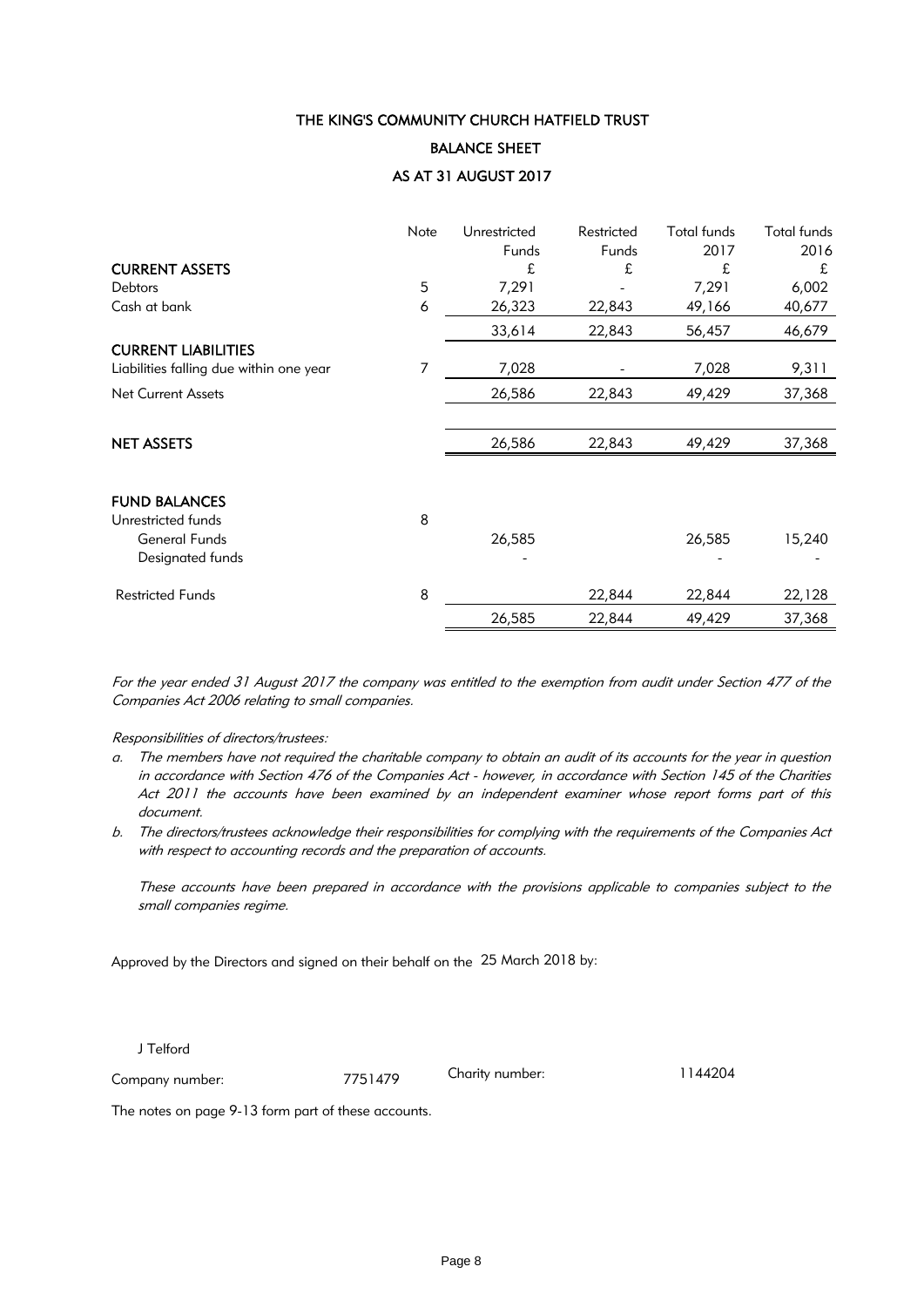# FOR THE YEAR ENDED 31 AUGUST 2017 NOTES TO THE ACCOUNTS THE KING'S COMMUNITY CHURCH HATFIELD TRUST

### 1 Accounting Policies

The accounts have been prepared under the historic cost convention, in accordance with the Statement of Recommended Practice: Accounting and Reporting by Charities preparing their accounts in accordance with the Financial Reporting Standard applicable in the UK and Republic of Ireland (FRS 102) issued on 16 July 2014; and with the Financial Reporting Standard applicable in the United Kingdom and Republic of Ireland (FRS 102).

The accounts have been prepared on the going concern basis, as there are no material uncertainties about the charity's ability to continue. Based on the adequacy of the charity's reserves as at the balance sheet date, along with their knowledge of the charity's ability to meet bills, payments and other liabilities as they fall due, the directors have a reasonable expectation that the charity has sufficient resources to continue in operational existence for the foreseeable future.

The following are the accounting policies which have been applied in dealing with material items:-

### a) Donated and grant income:

Donated income and grants receivable are taken into account when received by the charity. Income received in circumstances where a claim for repayment of tax has been or will be made to HM Revenue & Customs is grossed up for the tax recoverable. Any amount of tax reclaimed from HM Revenue & Customs but not yet received is shown within the charity's debtors.

The charity has relied significantly upon volunteers in carrying out its activities during the year. In accordance with paragraph 6.18 of the SORP, the role of volunteers has not been recognised as income from donated services in the accounts.

### b) Other income and expenditure:

Investment income is taken into account when receivable and expenditure, including irrecoverable VAT, when incurred by the charity, regardless of when payment is made. Grants payable are taken into account at the earlier of when they are paid or become constructive obligations.

c) Funds:

Unrestricted funds are donations and other income received or generated for the objects of the charity without specified purpose and are available for purposes as directed by the trustees. Restricted funds are amounts received where the donor has specified the purpose for which it should be used.

#### d) Fixed assets and depreciation:

Fixed assets acquired for use by the charity are capitalised and depreciated over their estimated useful life unless they cost less than £750 when they are written off on purchase.

Depreciation periods are as follows:

| Not depreciated       |
|-----------------------|
| Over 50 years         |
| Between 3 and 7 years |
|                       |

#### e) Pension costs:

The company operates a defined contribution scheme for certain of its employees. Pension premiums are charged as they are paid.

### f) Taxation

The company is a registered charity and is exempt from taxation under the Income & Corporation Taxes Acts.

#### g) Cashflow statement

The company has taken advantage of the exemption provided by the FRS 102 SORP and has not prepared a Cash Flow Statement for the year.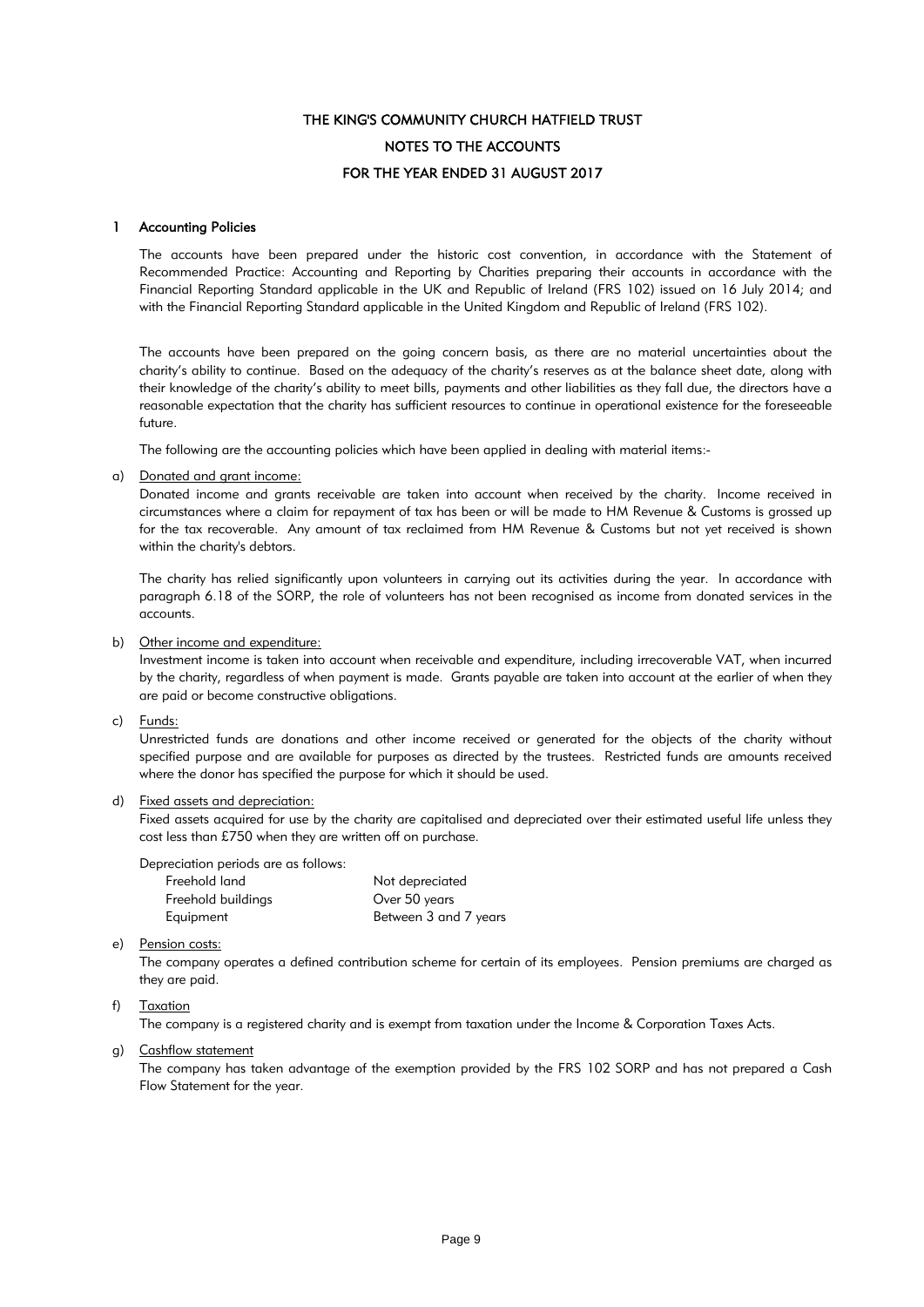FOR THE YEAR ENDED 31 AUGUST 2017 NOTES TO THE ACCOUNTS THE KING'S COMMUNITY CHURCH HATFIELD TRUST

| $\mathbf{2}$ | <b>Voluntary income</b>           |         | Unrestricted<br>Funds<br>£ | Restricted<br>Funds<br>£ | Total<br>2017<br>£ | Total<br>2016<br>£ |
|--------------|-----------------------------------|---------|----------------------------|--------------------------|--------------------|--------------------|
|              | <b>General donations</b>          |         | 96,508                     | 7,251                    | 103,759            | 96,133             |
|              | Grants                            |         |                            |                          |                    |                    |
|              | Tax recoverable                   |         | 21,073                     | 1,045                    | 22,119             | 19,631             |
|              |                                   |         | 117,582                    | 8,296                    | 125,878            | 115,764            |
|              |                                   |         |                            |                          |                    |                    |
| 3            | Charitable activity               |         | Unrestricted               | Restricted               | Total              | Total              |
|              |                                   |         | Funds                      | Funds                    | 2017               | 2016               |
| a            | <b>Direct Charitable Costs</b>    |         | £                          | £                        | £                  | £                  |
|              | Employment expenses               |         | 51,968                     |                          | 51,968             | 63,042             |
|              | Venue hire                        |         | 29,858                     |                          | 29,858             | 33,887             |
|              | Evangelism                        |         | 4,719                      |                          | 4,719              | 5,853              |
|              | Ministry expenses                 |         | 1,339                      |                          | 1,339              | 2,387              |
|              | Conferences & courses             |         | 3,408                      |                          | 3,408              | 4,836              |
|              | Church activities                 |         | 3,582                      | 1,696                    | 5,277              | 2,860              |
|              | Church weekend away               |         | 7,383                      |                          | 7,383              |                    |
|              | Pastoral care expenses            |         | 1,330                      |                          | 1,330              | 1,377              |
|              | Sundry expenditure                |         | 369                        |                          | 369                | 397                |
|              | Grants payable                    | Note 3c | 7,374                      | 6,610                    | 13,985             | 13,416             |
|              |                                   |         | 111,330                    | 8,306                    | 119,636            | 128,055            |
| b            | Support & Administration          |         | £                          | £                        | £                  | £                  |
|              | Governance costs                  |         | 876                        |                          | 876                | 792                |
|              | General church offices expenses   |         | 2,969                      |                          | 2,969              | 3,877              |
|              |                                   |         | 3,845                      |                          | 3,845              | 4,669              |
|              | Combined charitable activity cost |         | 115, 175                   | 8,306                    | 123,481            | 132,724            |
| c            | Grants                            |         | Institutions               | Individuals              | 2017               | 2016               |
|              |                                   |         | £                          | £                        | £                  | £                  |
|              | Missionary support                |         | 12,075                     | 920                      | 12,995             | 9,427              |
|              | Relief of poverty                 |         |                            | 989                      | 989                | 3,988              |
|              |                                   |         | 12,075                     | 1,909                    | 13,985             | 13,416             |

The church supports missionaries in the UK and internationally. Where a particular missionary has been supported by the church for a number of years, strict compliance with the Charities' Statement of Recommended Practice (SORP) may regard some arrangements as constituting constructive obligations such that future years' support is accounted for in these accounts as a liability. Whilst the support has no final end date in some cases, the church officers assess missionary funding on an annual basis and are confident that the missionaries would not view their support as an open ended obligations by the church.

| The main features of the grants made to institutions were: | 2017  | 2016  |
|------------------------------------------------------------|-------|-------|
| <b>Catalyst Network of Churches</b>                        | 8.400 | 2,000 |
| Catalyst - refugee response                                |       | 1.194 |
| Tearfund                                                   |       | 1.194 |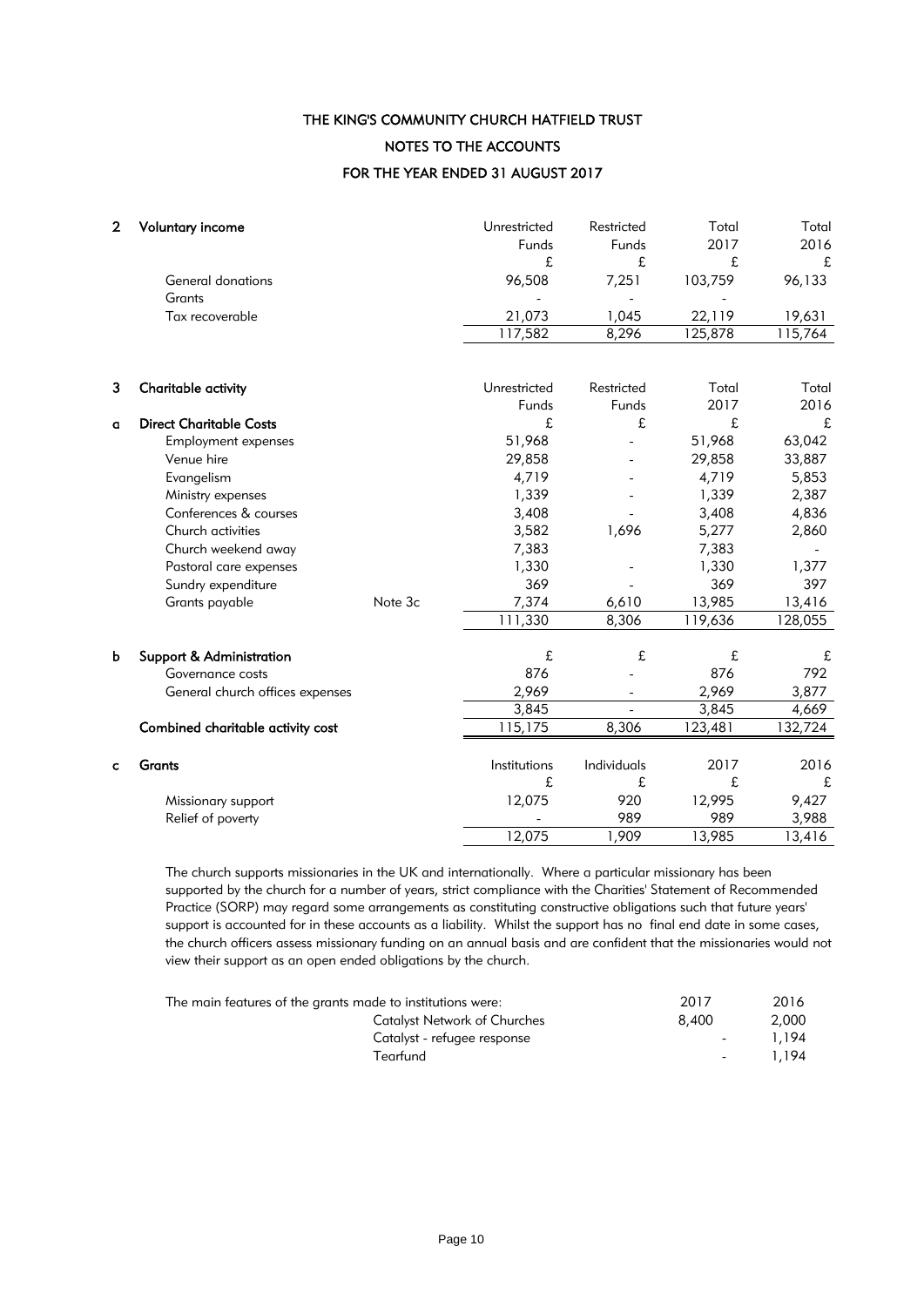# NOTES TO THE ACCOUNTS THE KING'S COMMUNITY CHURCH HATFIELD TRUST

### FOR THE YEAR ENDED 31 AUGUST 2017

| 4 | Staff & Trustees                         | 2017   | 2016   |
|---|------------------------------------------|--------|--------|
|   |                                          | £      |        |
|   | Gross wages, salaries & benefits in kind | 50,089 | 59,343 |
|   | Employer's National Insurance costs      | -      |        |
|   | Pension costs                            | 1.879  | 3.699  |
|   | Total staff costs                        | 51,968 | 63,042 |
|   |                                          |        |        |

The church in the year had two full time employees and three part-time employees until October 2016 when one full time leader retired. Most activities are carried out by volunteers.

No staff received salaries at a rate of more than £60,000 per annum.

Remuneration payable to key management (excluding trustees) amounted to £33,959 in the year. Key management is considered to cover church leaders directly employed by the charity.

No remuneration was paid to any trustee during the year nor to any person connected to them.

The total amount of donations funded by trustees [and connected parties], and other related parties, was £34,087.

No other transactions have taken place with related parties during the year.

Fees payable to Stewardship, other than for the annual accounts and independent examination, for consultancy services totalled £90.

| 5 | <b>Debtors and Prepayments</b>                     | 2017   | 2016   |
|---|----------------------------------------------------|--------|--------|
|   |                                                    | £      | £      |
|   | Tax recoverable                                    | 3,886  | 3,485  |
|   | <b>Other Debtors</b>                               |        | 823    |
|   | Prepayments                                        | 3,405  | 1,694  |
|   |                                                    | 7,291  | 6,002  |
|   |                                                    |        |        |
| 6 | Cash at Bank and in Hand                           |        |        |
|   | Bank operating accounts                            | 27,994 | 19,525 |
|   | <b>Bank deposits</b>                               | 21,173 | 21,152 |
|   | Petty cash                                         |        |        |
|   |                                                    | 49,166 | 40,677 |
|   |                                                    |        |        |
| 7 | Creditors: liabilities falling due within one year |        |        |
|   | <b>Trade Creditors</b>                             | 826    | 2,221  |
|   | Accruals                                           | 5,840  | 5,780  |
|   | Deferred Income                                    | 362    | 1,310  |
|   |                                                    | 7,028  | 9,311  |
|   |                                                    |        |        |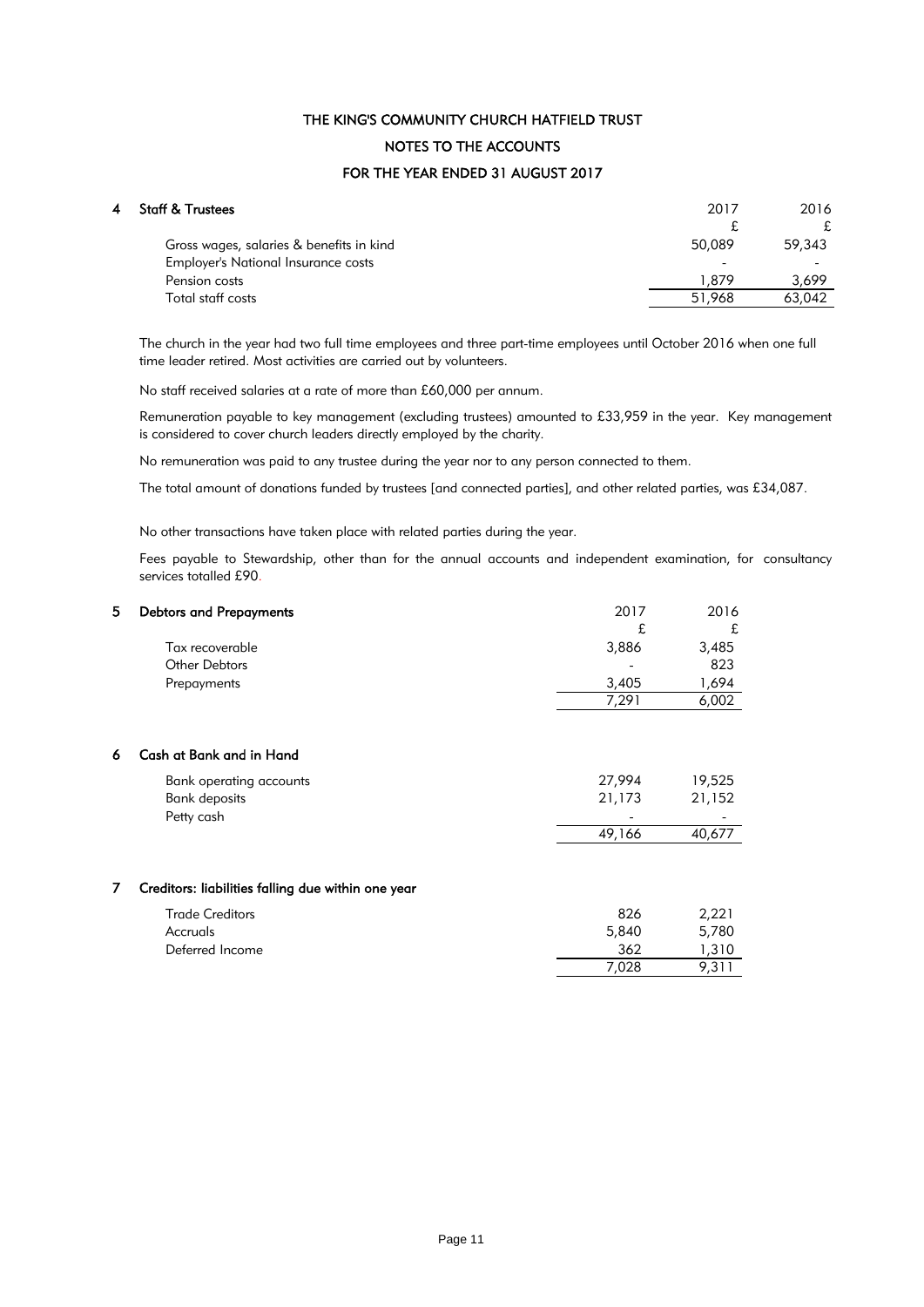# FOR THE YEAR ENDED 31 AUGUST 2017 NOTES TO THE ACCOUNTS THE KING'S COMMUNITY CHURCH HATFIELD TRUST

### 8 Funds

The restricted funds represent amounts received for specific purposes and the movements in the year are as follows:

|                                | Opening<br>balance | Incoming  | Outgoing  | Transfers   | Closing<br>balance |
|--------------------------------|--------------------|-----------|-----------|-------------|--------------------|
|                                |                    | resources | resources | in the year |                    |
|                                | £                  | £         | £         | £           | £                  |
| Building fund                  | 16,689             |           |           |             | 16,689             |
| Unemployment fund              | 4,256              |           |           |             | 4,256              |
| Russia support fund            |                    | 1,250     |           |             | 1,250              |
| Mission support fund           |                    |           |           |             |                    |
| Church conference support fund | 331                | 206       | (538)     |             |                    |
| Spanish support fund           | 414                | 100       | (514)     |             |                    |
| Mission trip fund              | 313                |           | (60)      |             | 253                |
| Leaders retreat fund           |                    |           |           |             |                    |
| Herts Young Homeless           |                    | 783       | (610)     |             | 173                |
| Little Ones fund               | 124                | 683       | (584)     |             | 223                |
| Catalyst offering              |                    | 5,273     | (6,000)   | 727         |                    |
|                                | 22,127             | 8,296     | (8,306)   | 727         | 22,843             |

The Building Fund will eventually help the Church to secure its own Church building.

The Unemployment Fund supports Church members who are out of work.

Russia support fund is for mission trip to Russia

Church conference support fund gifts are given to help those that cannot afford to go on the church conference.

Spanish support fund is for gifts received for a planned mission trip to Spain.

Mission trip fund is to support those who travel abroad on outreach ministry trips.

Herts Young Homeless fund is to support Herts Young Homeless Group, registered charity (1069498) which works with local homeless people.

Catalyst offering fund is for the support of the mission and humanitarian relief work of 'Catalyst' registered charity (1150242) and the churches within it's operational sphere.

The assets and liabilities represented by the various funds are as follows:

| Fixed<br>assets          | Bank & cash<br>balances | Other net<br>assets | Total  |
|--------------------------|-------------------------|---------------------|--------|
| £                        | £                       | £                   | £      |
| $\overline{\phantom{a}}$ | 22,843                  |                     | 22,843 |
|                          | 26,323                  | 263                 | 26,586 |
|                          | 49,166                  | 263                 | 49,429 |
|                          |                         |                     |        |

### 9 Lease Commitments

The charity has a lease on a property at Kennelwood House, Kennelwood Lane, Hatfield, AL10 0LG which runs until 31 March 2023 at a cost of £14,353.20 (incl VAT) per annum, with a break clause at 1 April 2020.

### 10 Events since the year end

None

### 11 Members

Each member of the company commits to contribute if the charity is wound up an amount of £10.